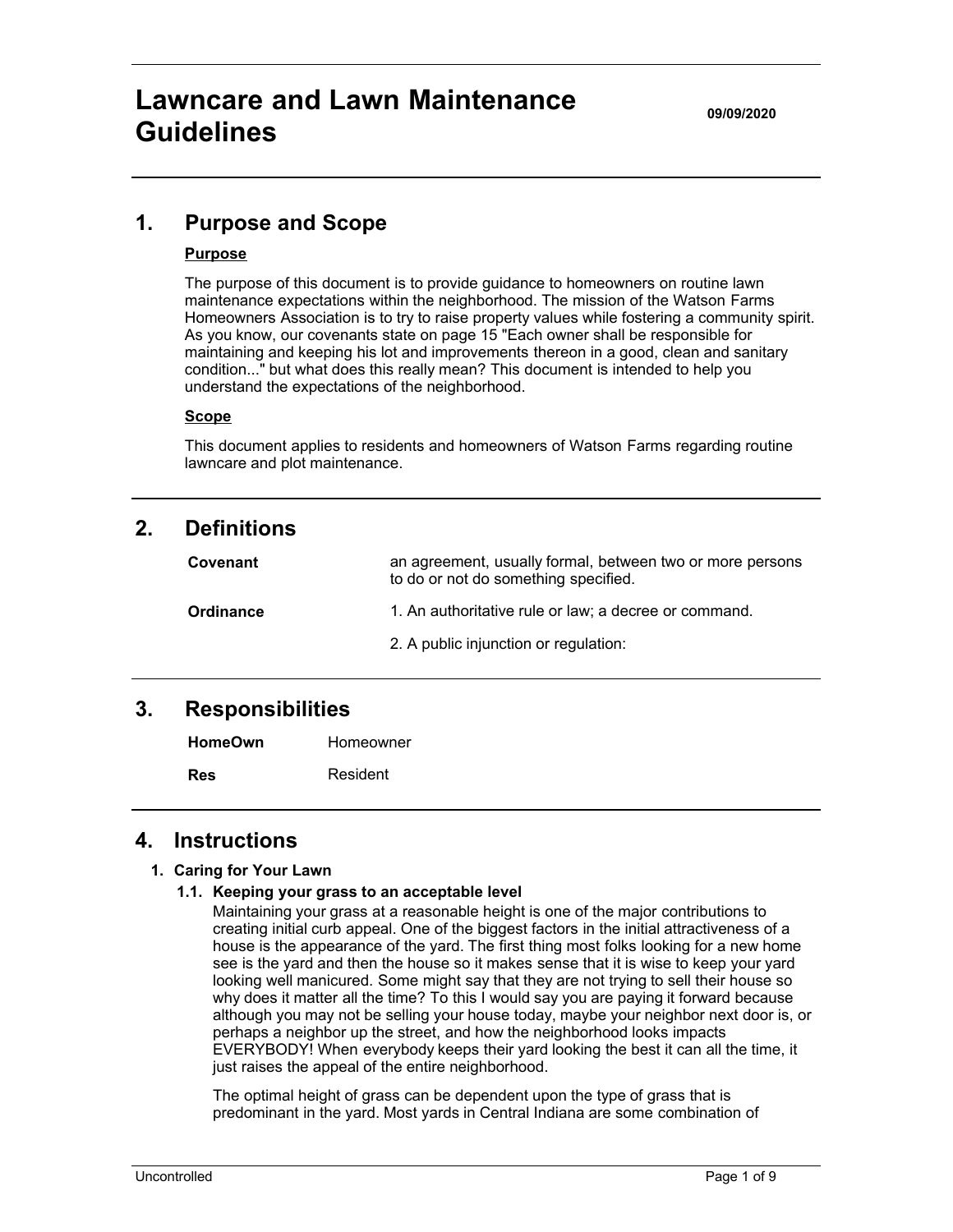**09/09/2020**

#### **Instructions (Continued)**

Kentucky Bluegrass, Rye, and/or Fescue. Most grass seed manufacturers recommend you cut your yard at or near the highest setting available on your lawnmower which can be about 4" in height. It is also recommend you never cut more than 1/3 of the blades of grass when you cut meaning your grass should never exceed 6" in height.

Here is a quote from the Scotts website: "Longer grass blades can grow and support more roots and develop a deeper root system that is better able to find water and nutrients in the soil. Scalping the lawn forces grass plants to focus their energy on regrowing their blades, not deepening their roots, plus it makes it more likely that weeds can muscle in. Taller grass blades shade the soil and keep it cooler, helping prevent weed seeds from sprouting." Please never scalp your lawn just so you can wait a little longer to cut it the next time.

This can be reduced to a simple rule of thumb: If you notice a breeze is moving your grass blades, it is probably time to trim the lawn. And if your yard looks like the one pictured, please don't be surprised if you receive a violation letter. And if you get a violation for your yard, please just take some positive action about it like cutting your grass. You may have already corrected the issue by the time you receive the violation letter. We don't enjoy sending out violation letters and they cost all of our homeowners money from their association dues thereby reducing what we can do in other areas. Please help us help you!



**If your yard looks like this when the inspection occurs, please don't be surprised when you get a violation letter.**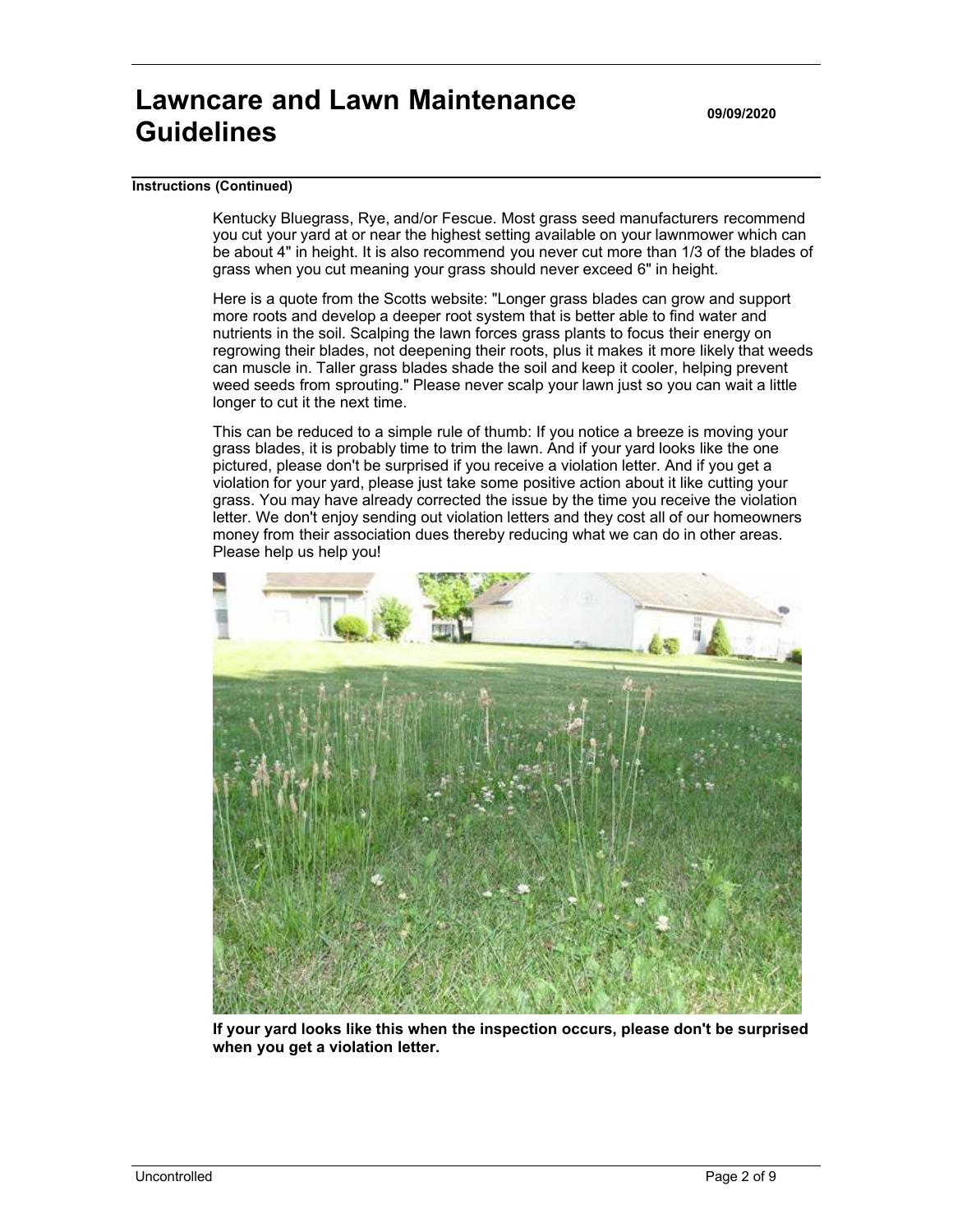**09/09/2020**

#### **Instructions (Continued)**

#### **1.2. Edging your sidewalk and driveway**

Imagine painting your living room but not worrying about painting the edges of the room. It is very similar in nature to not edging your yard as it is the "trim" of your yard and it provides another opportunity to show those looking at your property how much you care for your home. Besides, if you don't keep edging your lawn where it meets the sidewalk and driveway, the lawn will continue to creep over the top of the sidewalk not only detracting from the appearance but also narrowing the amount of walk way for you and your neighbors. It just provides a more finished look and it just looks to be cleaner. And as you will see further on in this document, keeping your sidewalk 'free from earth and dirt' is also a city ordinance, not just a finishing touch.

Here is an image of a sidewalk with the closer sidewalk being edged and the next yard not edged. The difference is clear to me and everybody that has seen this picture.



#### **1.2.1. Sidewalk Seams**

Don't forget to keep the grass out of the seams in the sidewalk. If you don't keep this under control, the grass or weeds will continue to grow during the season and creating a tripping hazard for those using the sidewalk and if not rectified by winter when there will be the freeze/thaw cycles, over a period of time it will start to break up your sidewalk. The same goes for the street and curbs in front of your home. If you want to reduce the opportunity for potholes in front of your house, kill the vegetation in the cracks like in the example.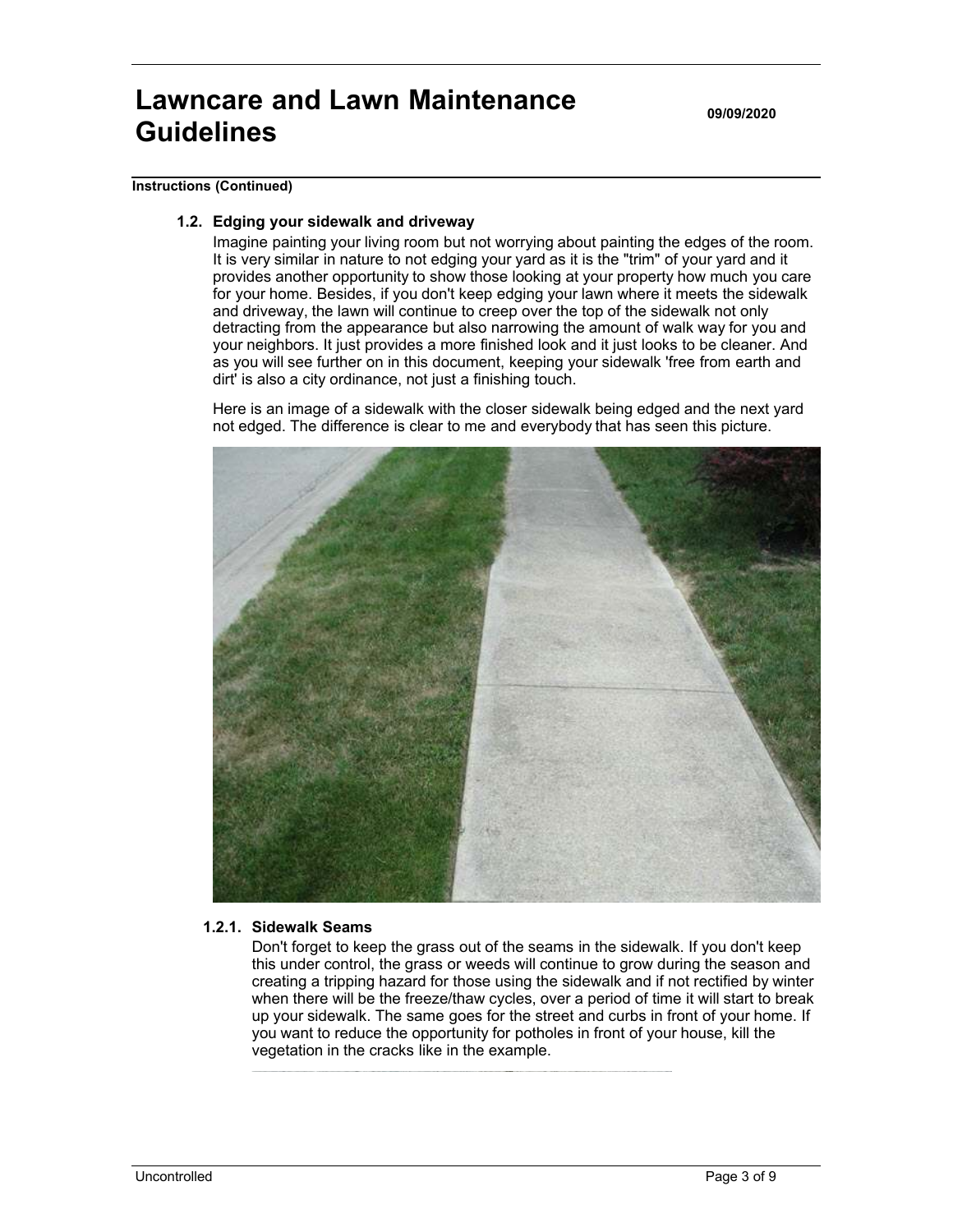**09/09/2020**

**Instructions (Continued)**



### **1.2.2. Lawrence City Ordinance Regarding Sidewalks** This is a local law, not a covenant.

§ 5-2-1-37. REMOVAL OF DIRT AND ICE FROM SIDEWALK.

All owners of real property abutting upon any street upon which there are located improved sidewalks are hereby required to keep the sidewalks in front of their respective properties clean and free from earth, dirt, rubbish, ice and snow or other obstructions which may accumulate thereon.

Penalty, see § 1-1-2-3

#### **1.3. Treating your yard for weeds**

You have a couple of options when treating your lawn for weeds. You can call a professional or try to handle it yourself. Your lawncare budget may impact your approach.

It is likely that your neighbors will greatly appreciate any and all efforts you put in toward reducing or eliminating weeds in your lawn because it will help them as well. If you can't afford to treat your yard for one reason or another, but would genuinely like to do so, you should consider talking to your neighbors about it as they may be willing to help.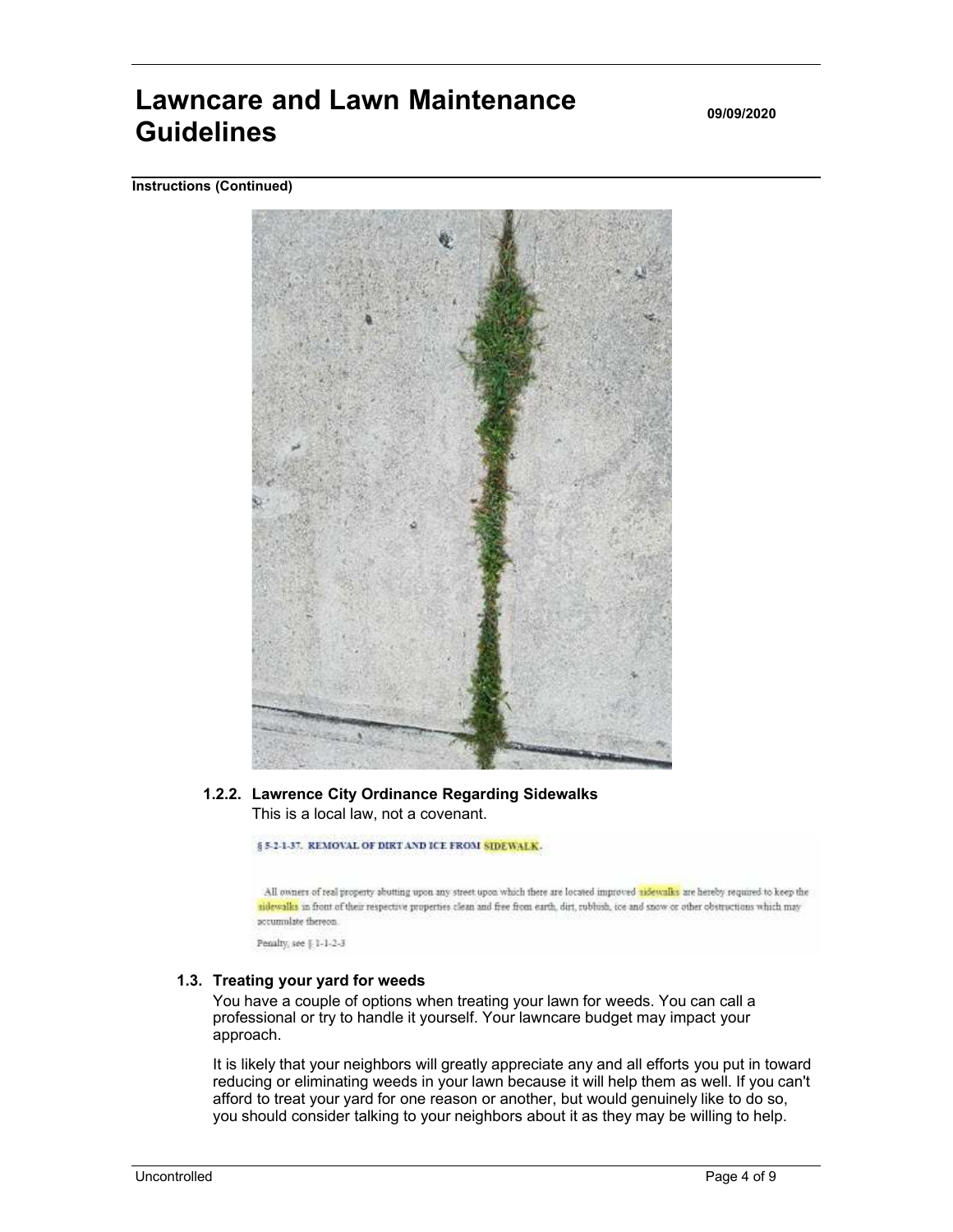**09/09/2020**

#### **Instructions (Continued)**

You will never know until you ask.

There are many ways you can treat your yard for weeds *and still be environmentally friendly*. The Internet is loaded with ads, articles, and YouTube videos describing a multitude of ways to accomplish the goal of a weed-free yard. The key is YOU still have to put forth the effort to make it a reality.



**1.3.1. An example of a desirable yard**

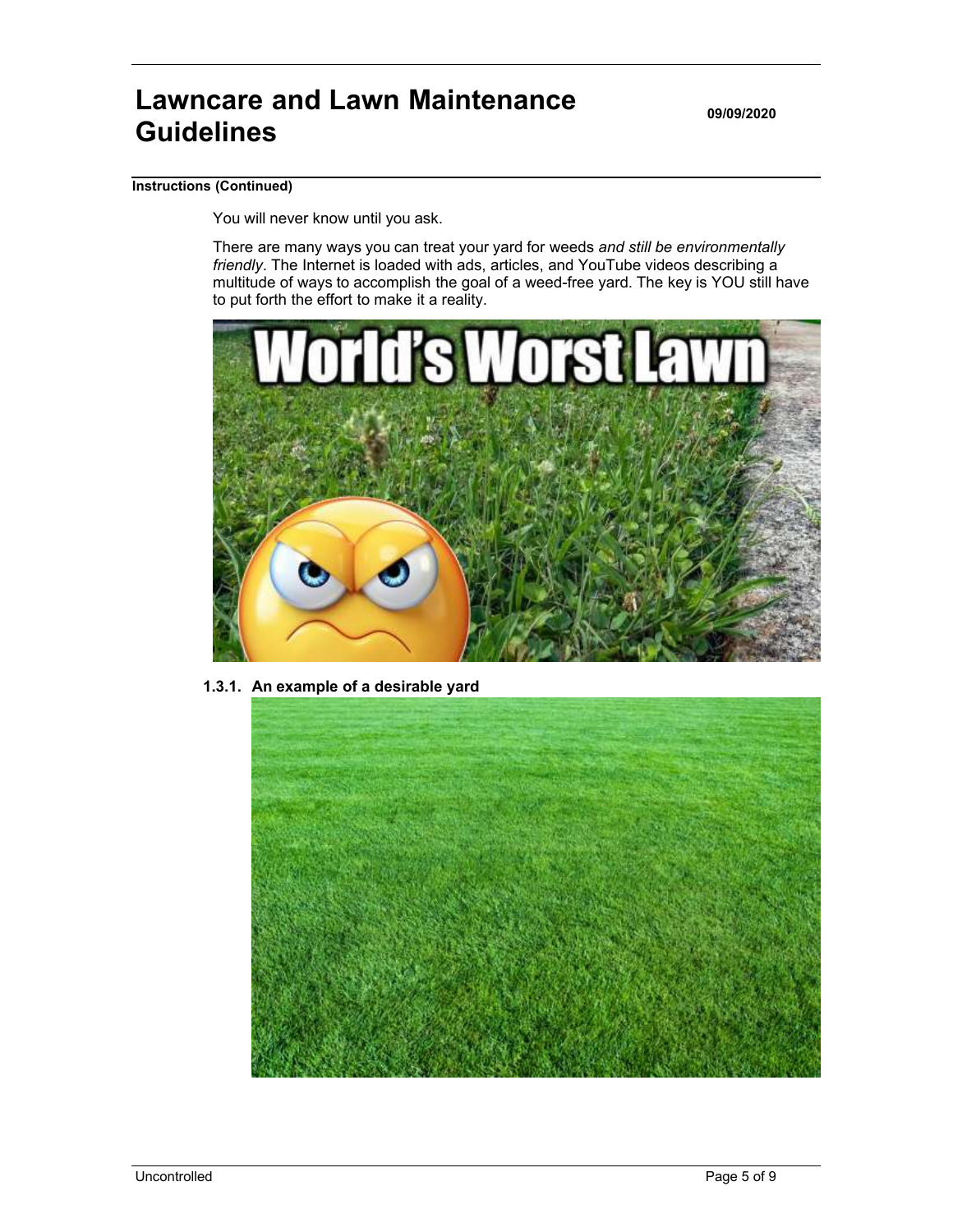**09/09/2020**

### **Instructions (Continued)**

**1.3.2. An example of a less-than desirable lawn**

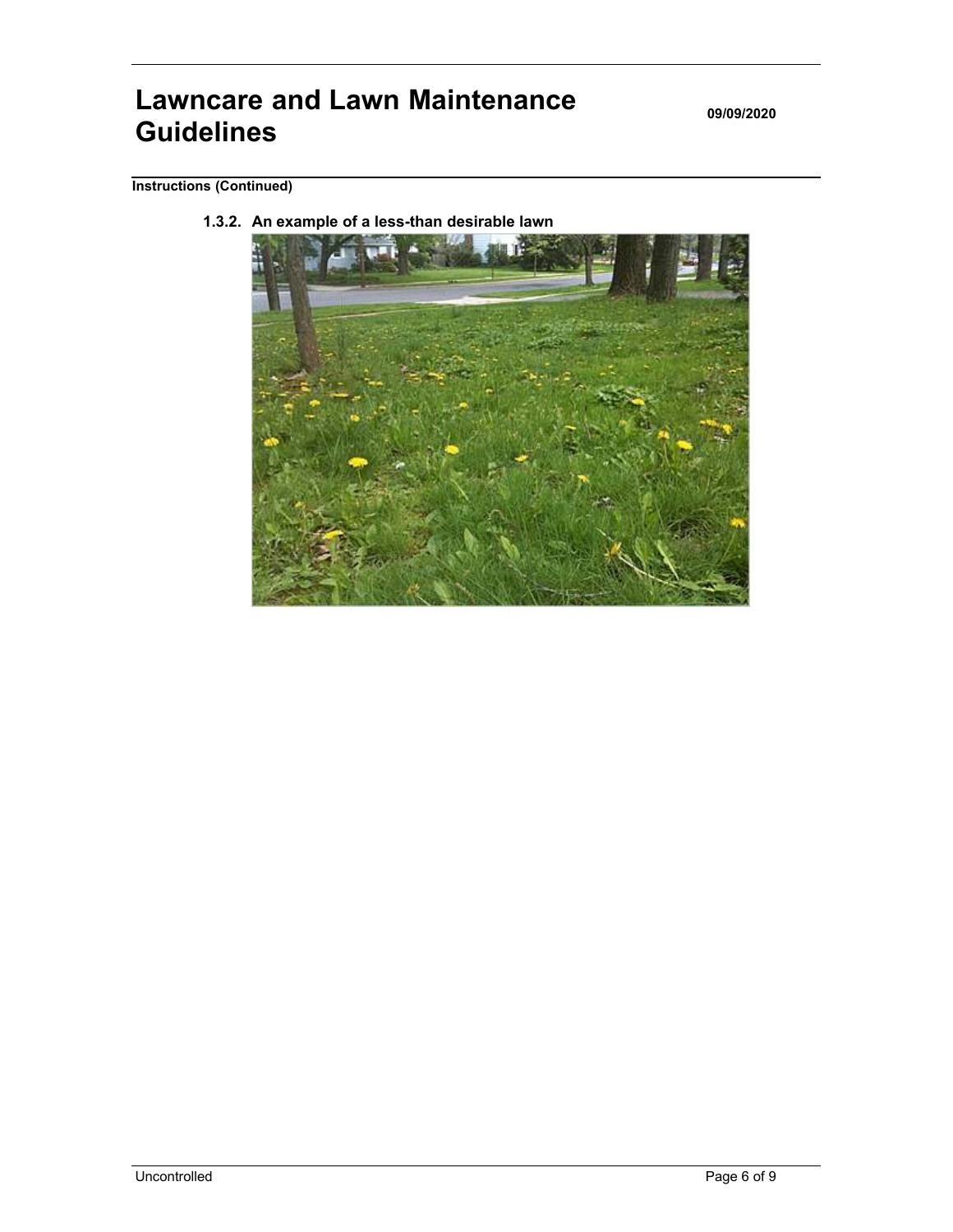**09/09/2020**

#### **Instructions (Continued)**

#### **1.4. Planting bed maintenance**

For flower beds and shrubs, it isn't as much as what we are looking to see as it is what we don't want to see: Weeds! The idea behind putting in the effort to plant shrubs and flowers is supposed to increase the curb appeal of your property, not make it less desirable so while spoil it by having a bunch of weeds trying to crowd out your flowers and shrubs? It just takes a little routine maintenance to have clean looking, weed-free beds. We understand that you are not going to go out daily and pull weeds out of the bed, but is weekly, like when you cut your grass, too much to ask? Nobody is forcing you to have them in the first place. All we are asking is that you take care of what you started or remove it and plant grass seed again. Your neighbors are counting on you to do your part.

Here are a couple of images of some beautiful, well maintained planting beds.



**2. Caring for Your Trees**

#### **2.1. Keeping Sidewalks Clear**

Lawrence has ordinances requiring home owners to keep their tree limbs trimmed over streets AND sidewalks. The bottom of the limbs *must be no closer than 10' above the street or sidewalk*. If you take a walk in our neighborhood, you won't have to walk too far to see folks who are not complying with this notice. This is not a HOA covenant, rather it is an ordinance, or LAW of the City of Lawrence.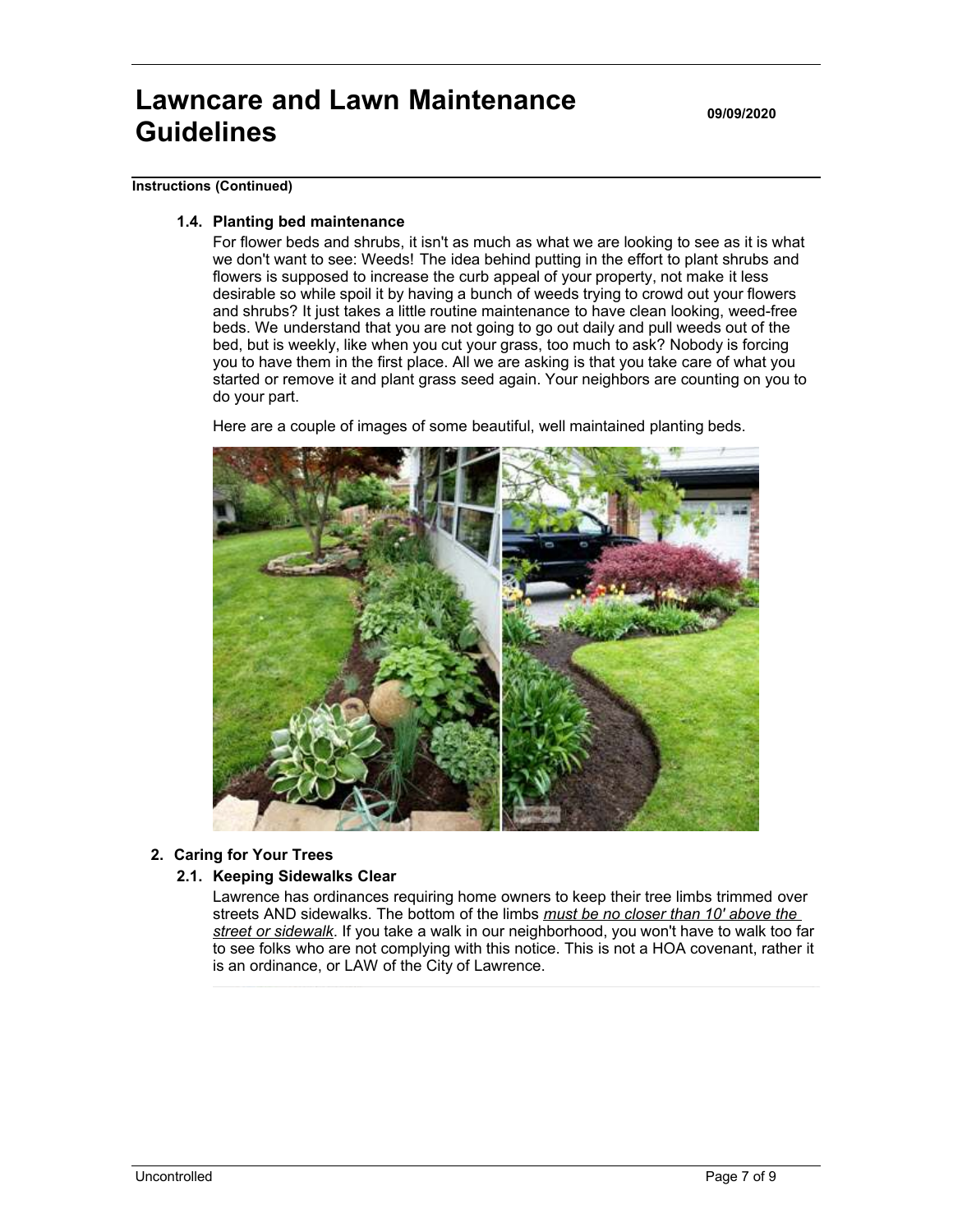**09/09/2020**

#### **Instructions (Continued)**



Penalty, see § 1-1-2-3

#### **3. Enforcement**

You are correct, your Homeowners' board has no authority to fine you for covenant violations, but there are legal steps that can be taken to enforce our covenants. Also, the city is authorized to fine you for not following ordinances and the amounts may start off kind of small(\$50-\$75), but they can escalate quickly and grow to \$2500 per violation. An image of the ordinance is below.

#### §1-1-2-3. GENERAL PENALTY.

(A) Whenever in this code or in any ordinance of this City or in any rule or regulation promulgated by an officer or agency of this City, under nuthority vested by law, any act is prohibited or declared to be unlawful, or whenever the doing of any act is required or the failure to do any act is declared to be unlawful, and where no specific penalty is provided thereof, the violation of the provision shall be punished by a fine of not less than \$50 not more than \$75 for the first offense or for each offense in the first continuous series of offenses and by a fine of not more than \$2,500 for any second or subsequent offense or for each offense in any second or subsequent continuous series of offenses.

(B) Each violation shall constitute a separate offense and each day that a violation continues, after notice of the violation is given to the responsible party, shall constitute a separate offense.

(C) The fine assessed for the violation of any ordinance shall be determined by a court of law in compliance with the provisions of the applicable code section prescribing the penalty or, if none is prescribed, then in compliance with division (A) above, depending on the nature and seventy of the offeme charged; provided, however, that if the violator, after receiving a complaint and summons for the ordinance violation, thereafter voluntarily complies with the provisions of the violated ordinance, admits the violation and pays the fine at the Ordinance Violation Bureau within ten days of receipt of the complaint and summons, the fine assessed shall be the minimum fine for each class of violation.

#### Cross-reference:

Ordinance Violation Bureau, see Title 1, article 2. Chapter 7.

## **5. Other Reference Documents**

https://www.scotts.com/en-us/library/spreaders-mowing-tools/how-mow-lawn-lawn-mowing-ti

Watson Farms Plat Covenants and Restrictions

ï